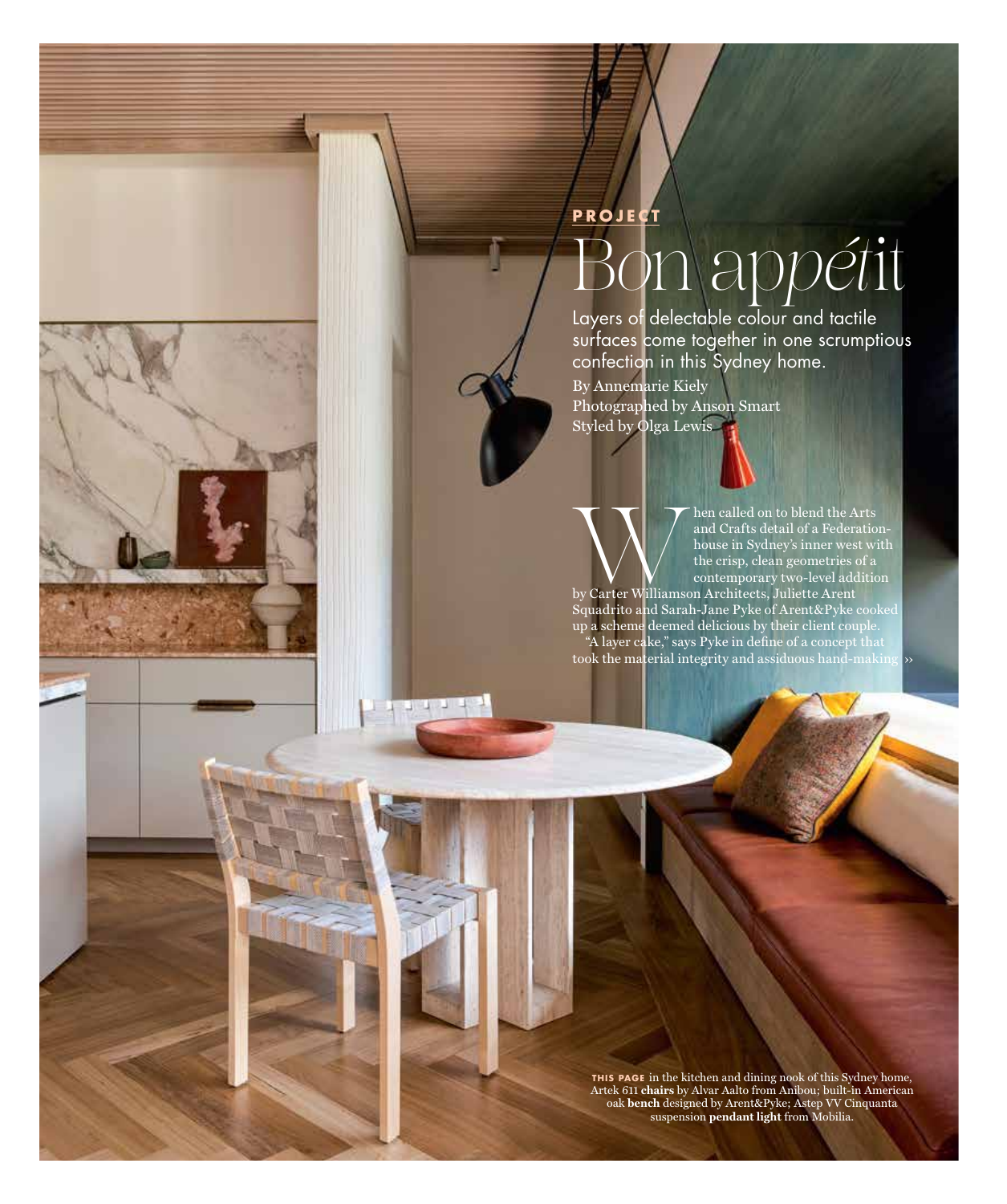





## Finer details

**FROM LEFT** Astep VV Cinquanta suspension **pendant light**, from \$3740, from Mobilia; *mobilia.com.au* DGC 7440X handleless XL Artline steam **combination oven**, \$5999, from Miele; *miele.com.au* Helle Mardahl Candy pinch **bowls**, \$524 for a set of 2, from Net-a-Porter; *netaporter.com* **Engineered stone** in Excava, from \$700 per sq m installed, from Caesarstone; *caesarstone.com.au* Architect Collection engineered European oak **flooring** in Smoked, POA, from Royal Oak; *royaloak.com.au*



 $\kappa$  of the original architecture's aesthetic and mixed its essential ingredients in a modern recipe. "We kept seeing layers of cake and cream sandwiched together — it just felt good to break up the big new volumes at the back with contrasting marbles and terrazzos."

At the core of their confection — strawberry cream cast in coral-coloured terrazzo sandwiched between layers of fluffy meringue in Arabescato Vagli marble — is a kitchen catering for two dab-hand cooks who juggle busy careers with the care of three children.

The clients were savvy about the ergonomics and effects that elicit an emotional connection to place, says Arent Squadrito. "They wanted a rich layering of colour that was a continuance of the home's comfort."

The solution was to subsume the function of cooking in living-room finishes and create an "intimate dining nook" — a petite round table pushed up to a cushioned banquette within a timber-lined aperture stained green and given spot-lighting via a vintage Stilnovo sconce.

"It replaces the formal, informal hierarchy of dedicated rooms," says Pyke. "The nook is where the kids might do their homework while Dad cooks, or where Mum might enjoy a glass of wine with a girlfriend." Call it the comforting equivalent of your favourite cafe's "prized corner table", adds Arent Squadrito.

The home as a whole (the ensuite, pictured right, continues the kitchen's layered approach to calm and comfort) is not a slavish rendering of the original Arts and Crafts architecture the design duo affirm, "rather a reductive abstraction" — a gateau as molecular gastronomy might conjure it so . *arentpyke.com*